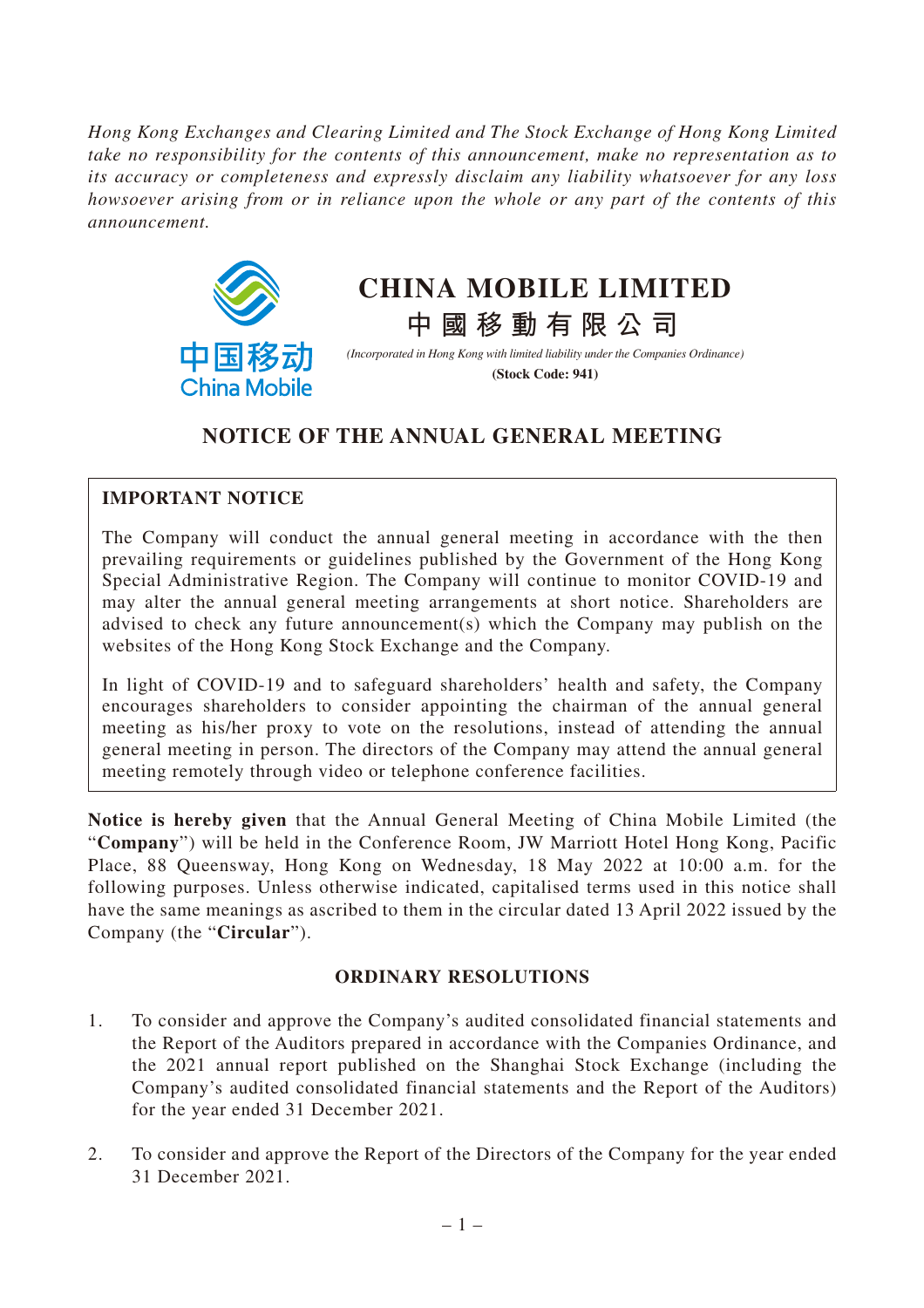- 3. To consider and approve the profit distribution plan of the Company and declare a final dividend for the year ended 31 December 2021.
- 4. To re-elect an executive director.
- 5. To re-appoint KPMG and KPMG Huazhen LLP as the auditors of the Group, and to authorize the Board to fix their remuneration.
- 6. To give a general mandate to the Board to buy back Hong Kong Shares not exceeding 10% of the number of issued Hong Kong Shares:

#### "**THAT**:

- (a) subject to paragraph (b) below, the exercise by the Board during the Relevant Period (as defined below) of all the powers of the Company to buy back Hong Kong Shares be and is hereby generally and unconditionally approved;
- (b) the aggregate number of Hong Kong Shares which may be bought back on the Hong Kong Stock Exchange or any other stock exchange on which securities of the Company may be listed and which is recognized for this purpose by the Securities and Futures Commission of Hong Kong and the Hong Kong Stock Exchange pursuant to the approval in paragraph (a) above shall not exceed or represent more than 10 per cent. of the number of issued Hong Kong Shares on the date of passing this resolution, and the said approval shall be limited accordingly;
- (c) for the purpose of this resolution "**Relevant Period**" means the period from the passing of this resolution until whichever is the earlier of:
	- (1) the conclusion of the next annual general meeting of the Company; or
	- (2) the expiration of the period within which the next annual general meeting of the Company is required by law to be held; or
	- (3) the revocation or variation of the authority given under this resolution by ordinary resolution of the shareholders of the Company in general meeting."
- 7. To give a general mandate to the Board to allot, issue and deal with additional Hong Kong Shares not exceeding 20% of the number of issued Hong Kong Shares:

"**THAT** a general mandate be and is hereby unconditionally given to the Board to exercise full powers of the Company to allot, issue and deal with additional Hong Kong Shares (including the making and granting of offers, agreements and options which might require shares to be allotted, whether during the continuance of such mandate or thereafter) provided that, otherwise than pursuant to (i) a rights issue where shares are offered to shareholders on a fixed record date in proportion to their then holdings of shares; (ii) the exercise of options granted under any share option scheme adopted by the Company; or (iii) any scrip dividend or similar arrangement providing for the allotment of shares in lieu of the whole or part of a dividend in accordance with the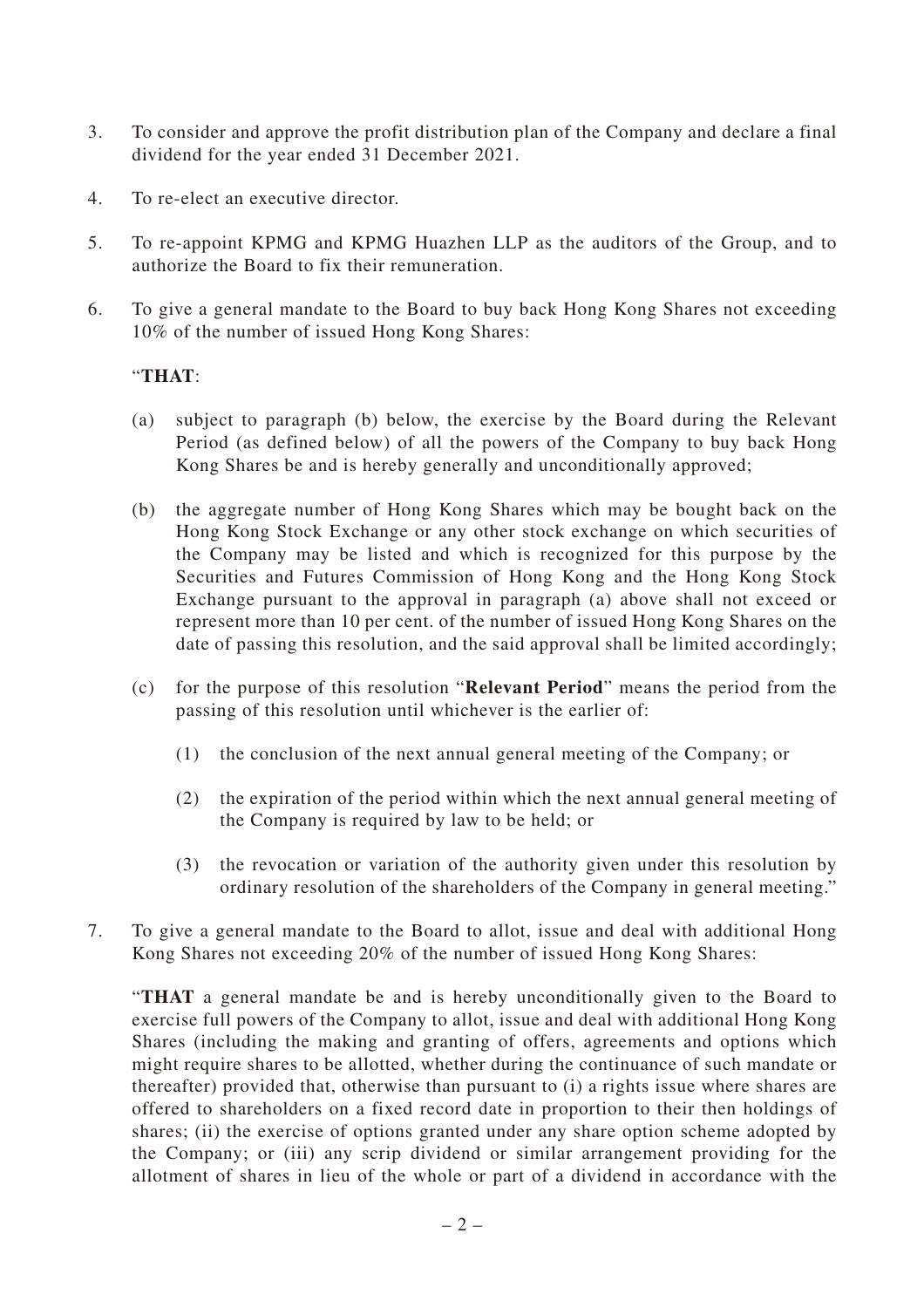articles of association of the Company, the aggregate number of Hong Kong Shares allotted shall not exceed the aggregate of:

- (a) 20 per cent. of the number of issued Hong Kong Shares on the date of passing this resolution, plus
- (b) (if the Board is so authorized by a separate ordinary resolution of the shareholders of the Company) the number of Hong Kong Shares bought back by the Company subsequent to the passing of this resolution (up to a maximum equivalent to 10 per cent. of the number of issued Hong Kong Shares on the date of passing this resolution).

Such mandate shall expire at the earlier of:

- (1) the conclusion of the next annual general meeting of the Company; or
- (2) the expiration of the period within which the next annual general meeting of the Company is required by law to be held; or
- (3) the date of any revocation or variation of the mandate given under this resolution by ordinary resolution of the shareholders of the Company at a general meeting."
- 8. To extend the general mandate granted to the Board to allot, issue and deal with Hong Kong Shares by the number of Hong Kong Shares bought back:

"**THAT** the Board be and is hereby authorized to exercise the powers of the Company referred to in the resolution set out in item 7 in the notice of the annual general meeting in respect of the Hong Kong Shares referred to in paragraph (b) of such resolution."

- 9. To consider and approve the authorization to the Board to determine interim profit distribution of the Company for the year ending 31 December 2022.
- 10. To consider and approve the external guarantees plan for 2022.
- 11. To consider and approve director and senior management liability insurance.

#### **AS REPORTING DOCUMENT**

12. To receive the work report of the independent non-executive directors for the year ended 31 December 2021.

> By Order of the Board **China Mobile Limited Wong Wai Lan, Grace** *Company Secretary*

13 April 2022